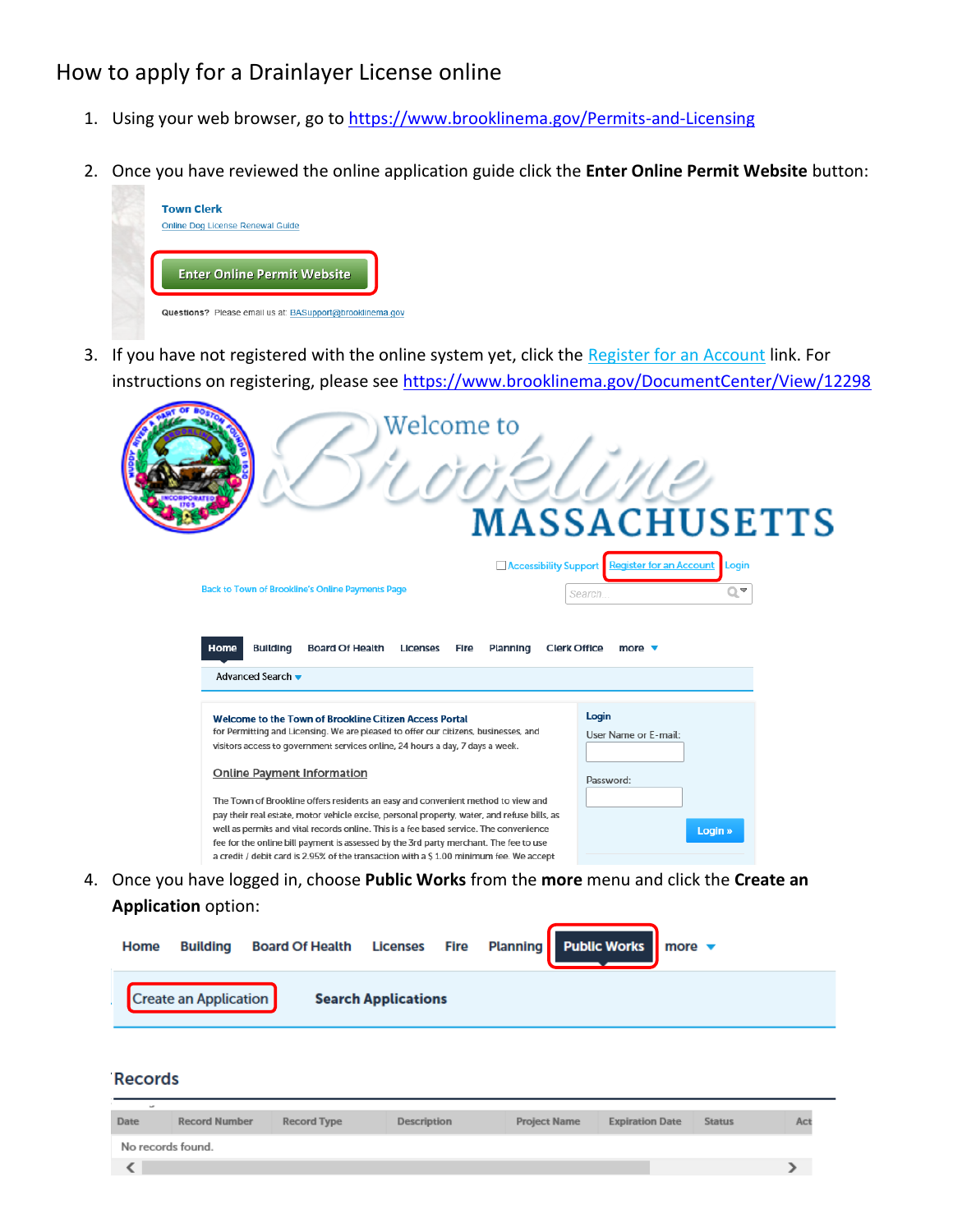5. Please review the terms and check the "I have read and accepted the above terms." checkbox – then click **Continue Application**:

Please "Allow Pop-ups from This Site" before proceeding. You must accept the General Disclaimer below before beginning your application.

**O** Drainlayer Application



## **Create an Application Search Applications Select a Record Type** Choose one of the following available record types. For assistance or to apply for a record type not listed below please contact us. **Search** ▼ PublicWorks ◯ Commercial Landscaping Application ◯ Commercial Recycling Plan O DPW Site Plan Review

- **Continue Application »**
- 7. Enter the applicant information to use the information provided upon registering, click **Select from Account**



The system will require that you provide all 4 contacts: Applicant, Bonding Company, Bank Reference and Insurance Agency. Use the Add New button to fill in as appropriate and please be sure to include phone and email information.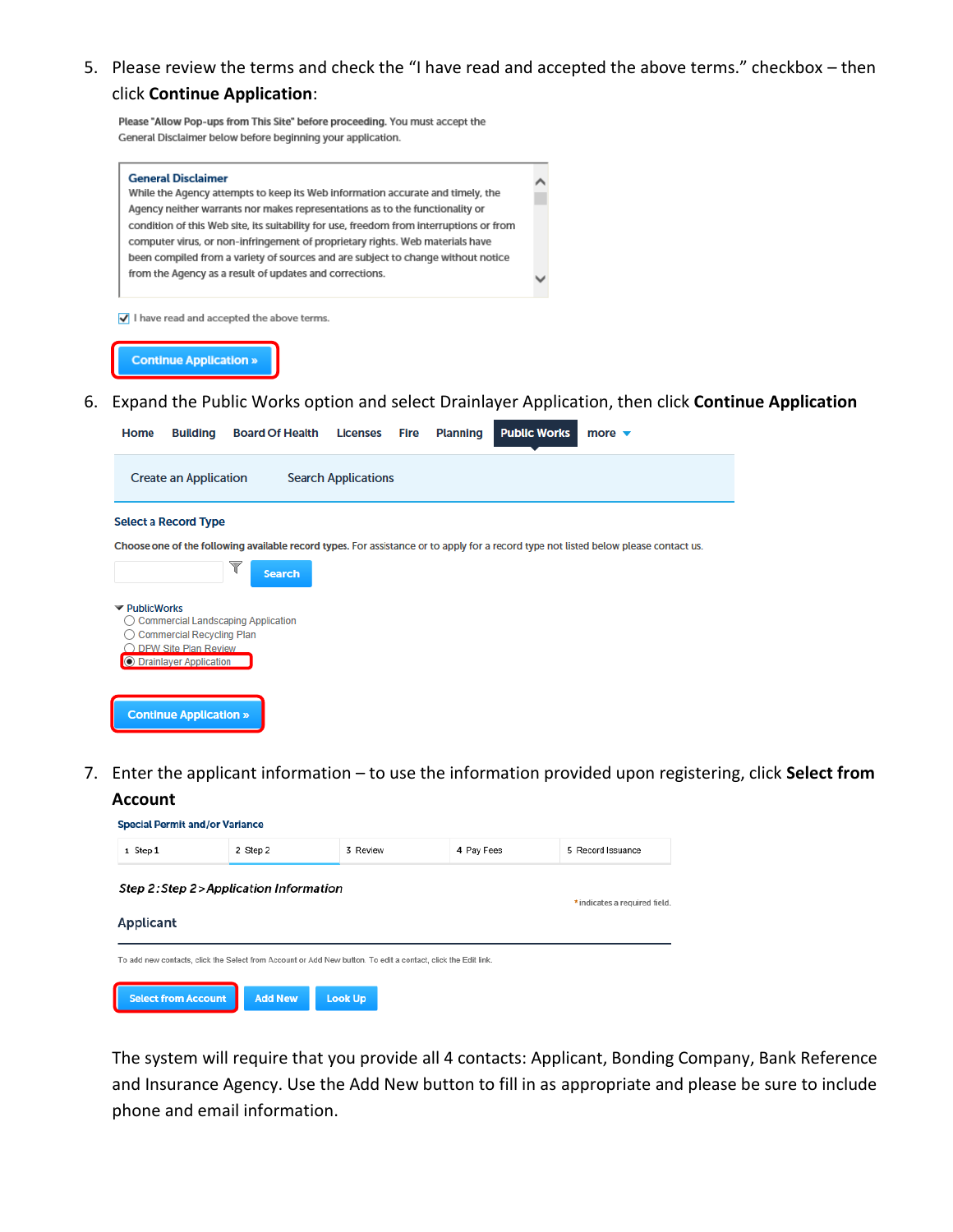8. Enter all application information Please note: any field with a red asterisk is required:

4 Pay Fees

5 Record Issuance

\* indicates a required field.

| <b>Drainlayer Application</b>           |                                         |          |  |  |  |  |  |
|-----------------------------------------|-----------------------------------------|----------|--|--|--|--|--|
| People                                  | 2 Application                           | 3 Review |  |  |  |  |  |
| <b>Step 2: Application &gt; Details</b> |                                         |          |  |  |  |  |  |
|                                         | <b>Equipment and Emergency Contacts</b> |          |  |  |  |  |  |

| <b>GENERAL INFORMATION</b>                                  |                                   |
|-------------------------------------------------------------|-----------------------------------|
| *Do you currently have a Drainlayer License with the Town?: | Yes <sup>O</sup> No               |
| *Equipment:                                                 | Backhoe<br>Grader<br>Plate Tamper |
| *Daytime Emergency Contact Name:                            | <b>Tommy Tutone</b>               |
| *Daytime Emergency Contact Phone:                           | 617-867-5309                      |
| *Evening Emergency Contact Name:                            | Morris Day                        |
| *Evening Emergency Contact Phone:                           | 617-555-1212                      |

## 9. Attach documents by clicking the Add button

#### **Attachment**

If you currently have a Drainlayer License issued by the Town, please attach a copy of your Bond **Continuation Certificate.** 

#### If this is a new application, please attach 5 references from other cities and towns.

The maximum file size allowed is 650 MB.

ade;adp;bat;chm;cmd;com;cpl;exe;heic;hta;htm;html;ins;isp;jar;js;jse;lib;lnk;mde;mht;mhtml;msc;msp;mst;php;pif;scr;sct;shb;sys;vb;vbe;vbs;vxd;wsc;wsf;wsh<br>are disallowed file types to upload.

| <b>Name</b>       | <b>Type</b> | <b>Size</b> | <b>Latest Update</b> | <b>Action</b> |
|-------------------|-------------|-------------|----------------------|---------------|
| No records found. |             |             |                      |               |
|                   |             |             |                      |               |

**Continue Application »** 

Add

Save and resume later

#### 10. On the File Upload screen, click Add

| <b>File Upload</b>                                                                                  |  |  |  |  |  |
|-----------------------------------------------------------------------------------------------------|--|--|--|--|--|
| The maximum file size allowed is 100 MB.<br>html;htm;mht;mhtml are disallowed file types to upload. |  |  |  |  |  |
|                                                                                                     |  |  |  |  |  |
|                                                                                                     |  |  |  |  |  |
|                                                                                                     |  |  |  |  |  |
|                                                                                                     |  |  |  |  |  |
|                                                                                                     |  |  |  |  |  |
| Add<br>Continue<br><b>Remove All</b><br>Cancel                                                      |  |  |  |  |  |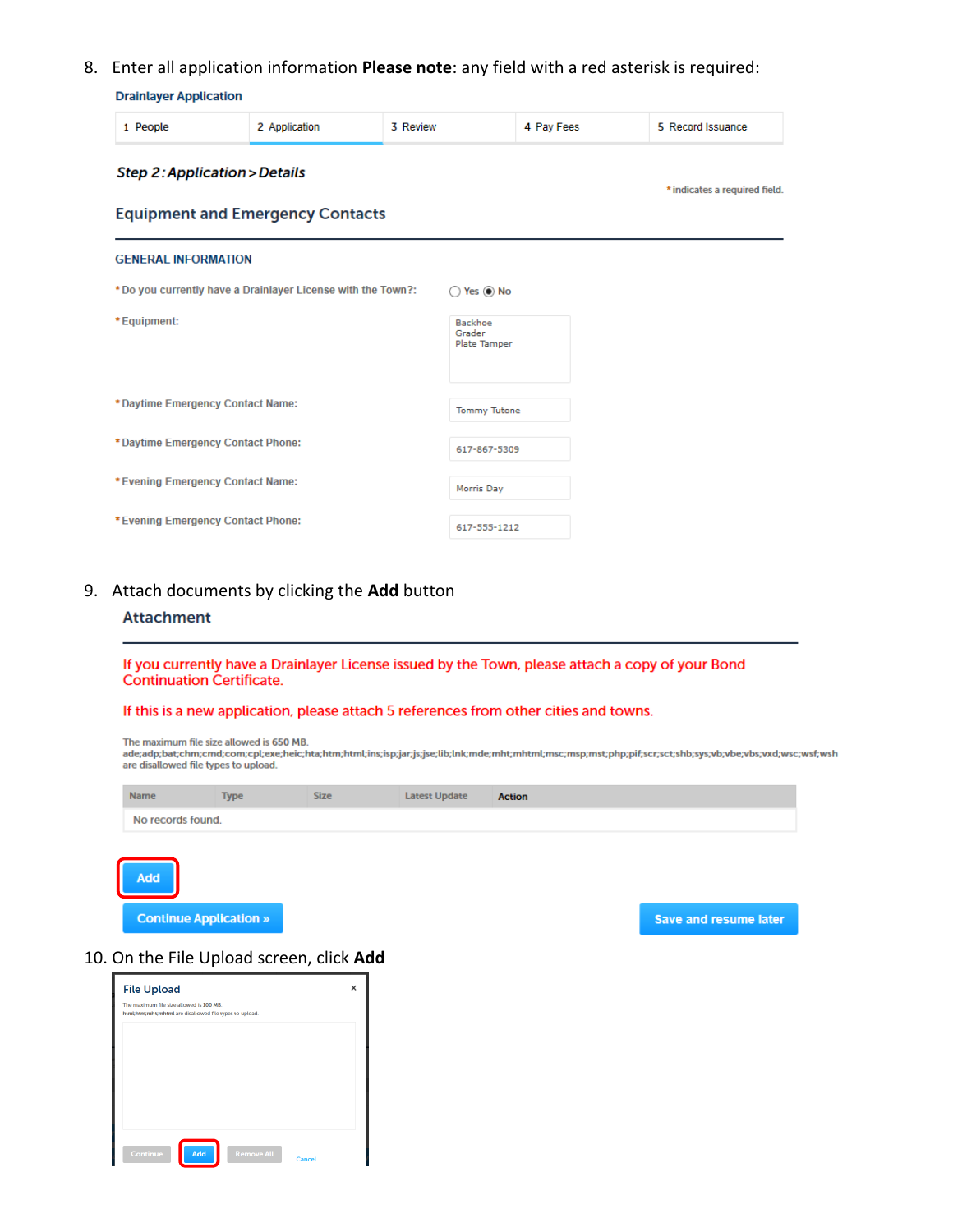11. Browse to the location of the file(s) you wish to select and click **Open**

|                                                                                         |            |                                                                                                                            |                   |                       |                                                                                                                            | ×                                                                                                        |
|-----------------------------------------------------------------------------------------|------------|----------------------------------------------------------------------------------------------------------------------------|-------------------|-----------------------|----------------------------------------------------------------------------------------------------------------------------|----------------------------------------------------------------------------------------------------------|
|                                                                                         |            | ▽ 个 ■ > This PC > Desktop                                                                                                  | Ō<br>$\checkmark$ | Search Desktop        |                                                                                                                            | ۹                                                                                                        |
| Organize $\blacktriangledown$                                                           | New folder |                                                                                                                            |                   |                       | <b>BEE</b>                                                                                                                 | Ω                                                                                                        |
| <b>Duick access</b><br><b>This PC</b><br><b>3D Objects</b><br>Desktop<br>自<br>Documents | $\vee$ <   | ́<br>Name<br>TA WorkflowByUser.pdf<br>짴<br>WorkflowByUser.xls<br>图 WorkflowByUser.xlsx<br>WTUA4Renew.txt<br>References.pdf |                   |                       | Date modified<br>2/11/2021 10:41 AM<br>2/11/2021 10:53 AM<br>2/11/2021 10:54 AM<br>11/6/2020 12:18 PM<br>5/26/2020 4:09 PM | $\wedge$<br>Type<br>Adobe Ac<br>Microsoft<br>Microsoft<br><b>Text Docu</b><br>Adobe Acv<br>$\rightarrow$ |
|                                                                                         | File name: | References.pdf                                                                                                             | $\checkmark$      | All files (*)<br>Open |                                                                                                                            | $\checkmark$<br>Cancel<br>лĭ.                                                                            |

12. Once you have attached all necessary documents, click **Continue**

| <b>File Upload</b>                                                                                       |                                    | $\times$ |
|----------------------------------------------------------------------------------------------------------|------------------------------------|----------|
| The maximum file size allowed is 650 MB.<br>HEIC;html;htm;mht;mhtml are disallowed file types to upload. |                                    |          |
| RabiesCert.jpg                                                                                           | 100%                               |          |
|                                                                                                          |                                    |          |
|                                                                                                          |                                    |          |
|                                                                                                          |                                    |          |
|                                                                                                          |                                    |          |
| Continue<br>Add                                                                                          | <b>Remove All</b><br><b>Cancel</b> |          |
|                                                                                                          |                                    |          |
|                                                                                                          |                                    |          |

13. Enter the **Type** for each file and then click **Save** and then **Continue Application**

| <b>Name</b>                   | <b>Type</b>             | <b>Size</b> | <b>Latest Update</b> | <b>Action</b>                |                       |
|-------------------------------|-------------------------|-------------|----------------------|------------------------------|-----------------------|
| References.pdf                | <b>Reference Letter</b> | 148.63 KB   | 03/03/2021           | Actions $\blacktriangledown$ |                       |
|                               |                         |             |                      |                              |                       |
| <b>Add</b>                    |                         |             |                      |                              |                       |
| <b>Continue Application »</b> |                         |             |                      |                              | Save and resume later |

14. After reviewing all information provided, read the Certification and check the "I agree" box. Then click **Continue Application**

| I certify that I have read and understand the instructions that accompany this application and that the statements made as part<br>of this application are true, complete, and correct and that no material information has been omitted. By checking the box<br>below, I understand and agree that I am electronically signing and filing this application. |                       |
|--------------------------------------------------------------------------------------------------------------------------------------------------------------------------------------------------------------------------------------------------------------------------------------------------------------------------------------------------------------|-----------------------|
|                                                                                                                                                                                                                                                                                                                                                              |                       |
| By checking this box, I agree to the above certification.                                                                                                                                                                                                                                                                                                    | Date: 12/13/2019      |
| <b>Continue Application »</b>                                                                                                                                                                                                                                                                                                                                | Save and resume later |